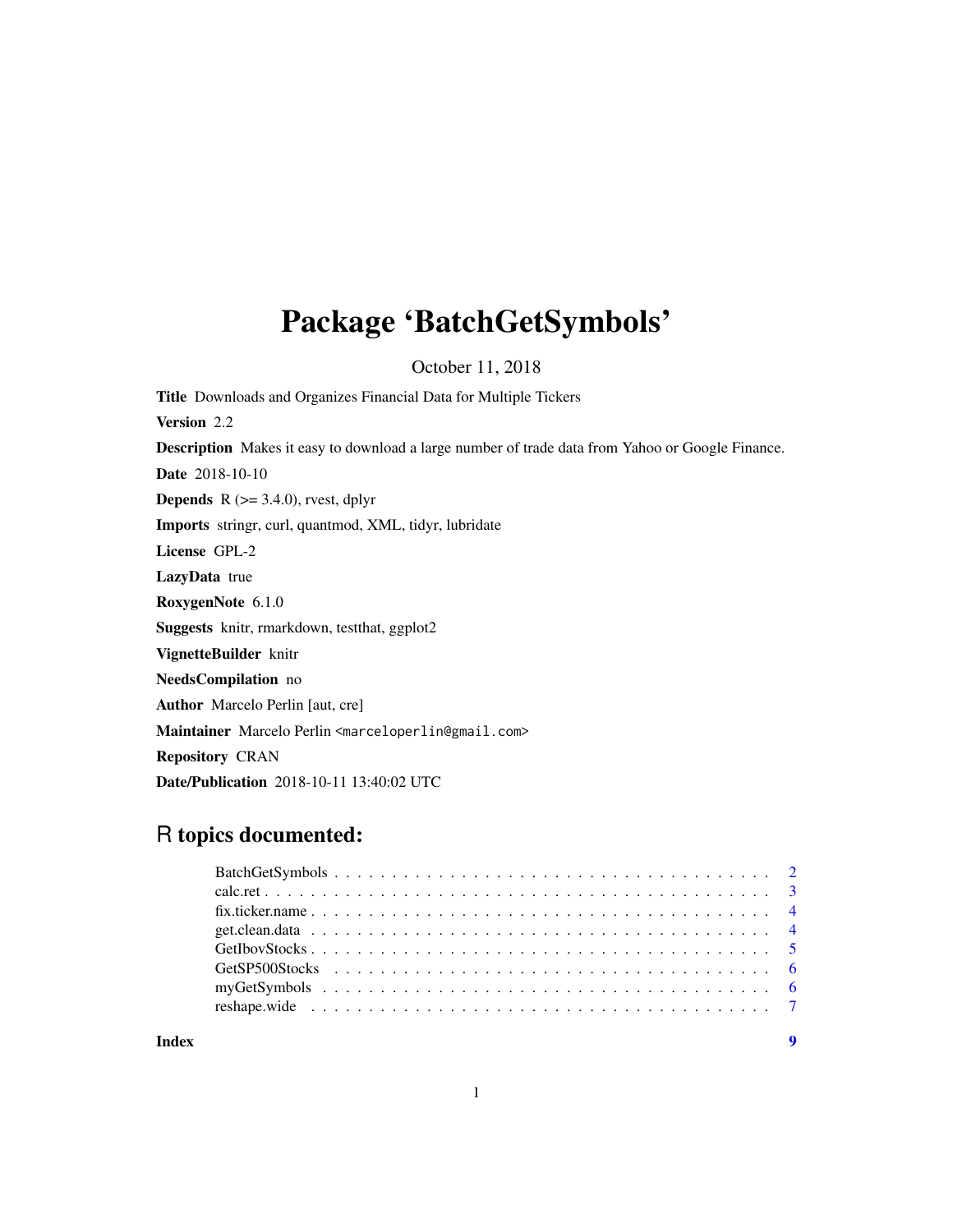<span id="page-1-1"></span><span id="page-1-0"></span>

#### Description

This function is designed to make batch downloads of financial data using [getSymbols](#page-0-0). Based on a set of tickers and a time period, the function will download the data for each ticker and return a report of the process, along with the actual data in the long dataframe format. The main advantage of the function is that it automatically recognizes the source of the dataset from the ticker and structures the resulting data from different sources in the long format. A caching system is also presente, making it very fast.

#### Usage

```
BatchGetSymbols(tickers, first.date = Sys.Date() - 30,
  last.date = Sys.Date(), thresh.bad.data = 0.75,
  bench.ticker = "^GSPC", type.return = "arit", freq.data = "daily",
  do.complete.data = FALSE, do.cache = TRUE,
  cache.folder = "BGS_Cache")
```
#### Arguments

| tickers          | A vector of tickers. If not sure whether the ticker is available, check the websites<br>of google and yahoo finance. The source for downloading the data can either be<br>Google or Yahoo. The function automatically selects the source webpage based<br>on the input ticker.         |
|------------------|----------------------------------------------------------------------------------------------------------------------------------------------------------------------------------------------------------------------------------------------------------------------------------------|
| first.date       | The first date to download data (date or char as YYYY-MM-DD)                                                                                                                                                                                                                           |
| last.date        | The last date to download data (date or char as YYYY-MM-DD)                                                                                                                                                                                                                            |
| thresh.bad.data  |                                                                                                                                                                                                                                                                                        |
|                  | A percentage threshold for defining bad data. The dates of the benchmark ticker<br>are compared to each asset. If the percentage of non-missing dates with respect<br>to the benchmark ticker is lower than thresh.bad.data, the function will ignore<br>the asset (default = $0.75$ ) |
| bench.ticker     | The ticker of the benchmark asset used to compare dates. My suggestion is to<br>use the main stock index of the market from where the data is coming from<br>$(detault = \triangleGSPC (SP500, US market))$                                                                            |
| type.return      | Type of price return to calculate: 'arit' (default) - aritmetic, 'log' - log returns.                                                                                                                                                                                                  |
| freg.data        | Frequency of financial data ('daily', 'weekly', 'monthly', 'yearly')                                                                                                                                                                                                                   |
| do.complete.data |                                                                                                                                                                                                                                                                                        |
|                  | Return a complete/balanced dataset? If TRUE, all missing pairs of ticker-date<br>will be replaced by NA (default = FALSE)                                                                                                                                                              |
| do.cache         | Use caching system? $(detault = TRUE)$                                                                                                                                                                                                                                                 |
| cache.folder     | Where to save cache files? (default = $'BGS_Cache'$ )                                                                                                                                                                                                                                  |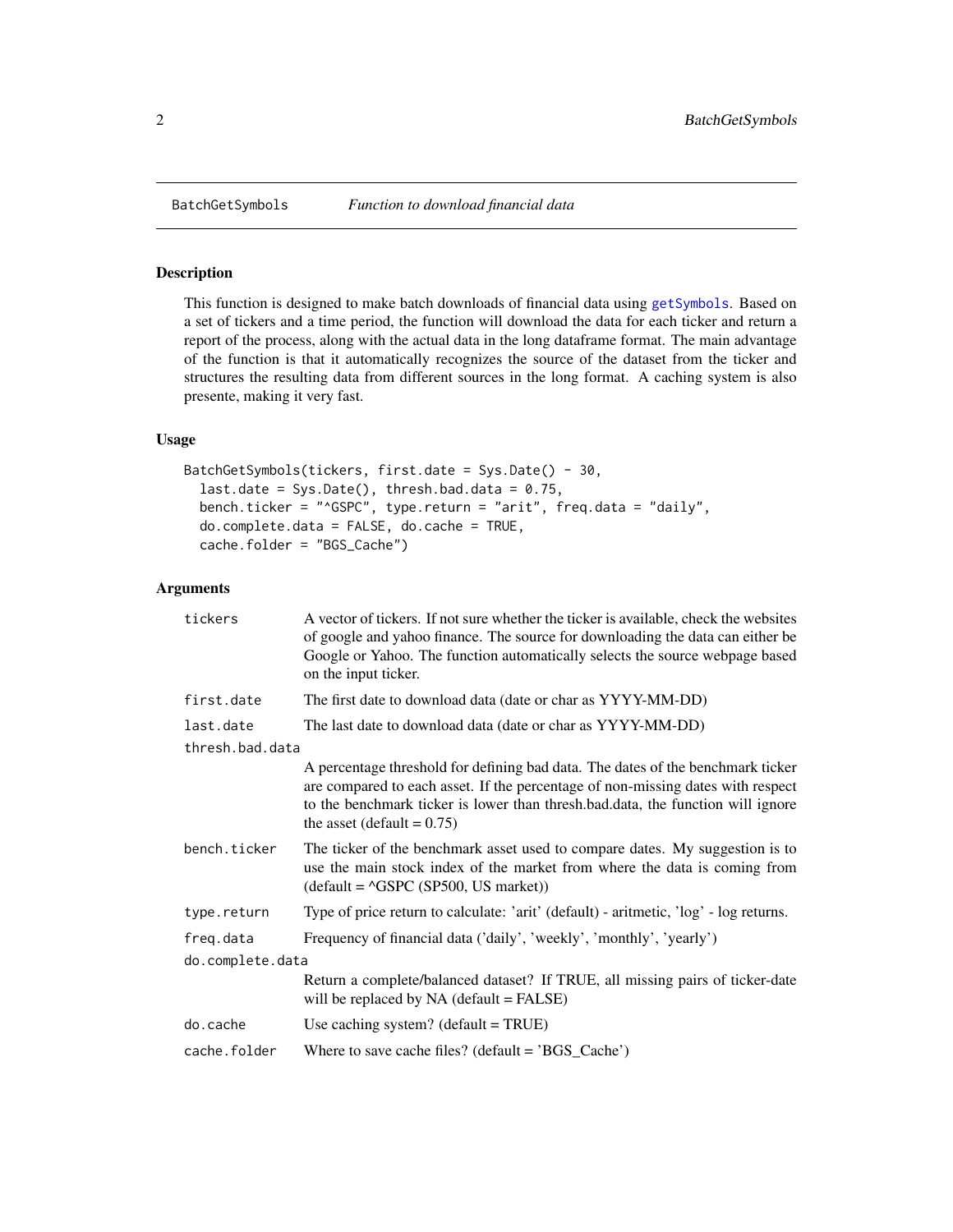<span id="page-2-0"></span>calc.ret 3

#### Value

A list with the following items:

df.control A dataframe containing the results of the download process for each asset

df.tickers A dataframe with the financial data for all valid tickers

#### Warning

Do notice that adjusted prices are not available from google finance. When using this source, the function will output NA values for this column.

#### See Also

[getSymbols](#page-0-0)

#### Examples

```
tickers <- c('FB','NYSE:MMM')
```

```
first.date <- Sys.Date()-30
last.date <- Sys.Date()
l.out <- BatchGetSymbols(tickers = tickers,
                         first.date = first.date,
                        last.date = last.date, do.cache=FALSE)
```

```
print(l.out$df.control)
print(l.out$df.tickers)
```
calc.ret *Function to calculate returns from a price and ticker vector*

#### Description

Created so that a return column is added to a dataframe with prices in the long (tidy) format.

#### Usage

```
calc.ret(P, tickers = rep("ticker", length(P)), type.return = "arit")
```
#### Arguments

|             | Price vector                                                                          |
|-------------|---------------------------------------------------------------------------------------|
| tickers     | Ticker of symbols (usefull if working with long dataframe)                            |
| type.return | Type of price return to calculate: 'arit' (default) - aritmetic, 'log' - log returns. |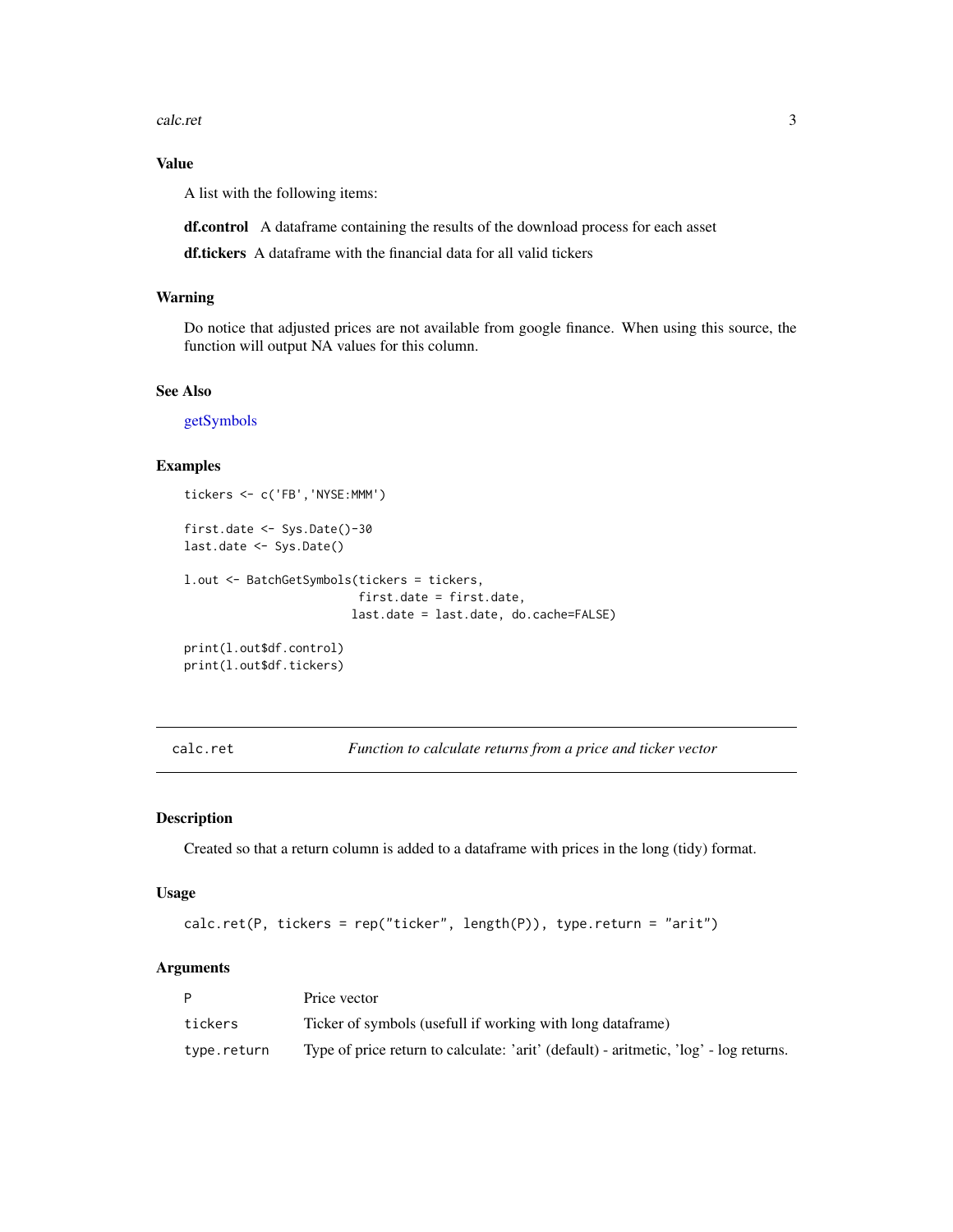#### <span id="page-3-0"></span>Value

A vector of returns

#### Examples

 $P \leftarrow c(1,2,3)$ R <- calc.ret(P)

fix.ticker.name *Fix name of ticker*

#### Description

Removes bad symbols from names of tickers. This is useful for naming files with cache system.

#### Usage

fix.ticker.name(ticker.in)

#### Arguments

ticker.in A bad ticker name

#### Value

A good ticker name

#### Examples

```
bad.ticker <- '^GSPC'
good.ticker <- fix.ticker.name(bad.ticker)
good.ticker
```
get.clean.data *Get clean data from yahoo/google*

#### Description

Get clean data from yahoo/google

#### Usage

```
get.clean.data(tickers, src = "yahoo", first.date, last.date)
```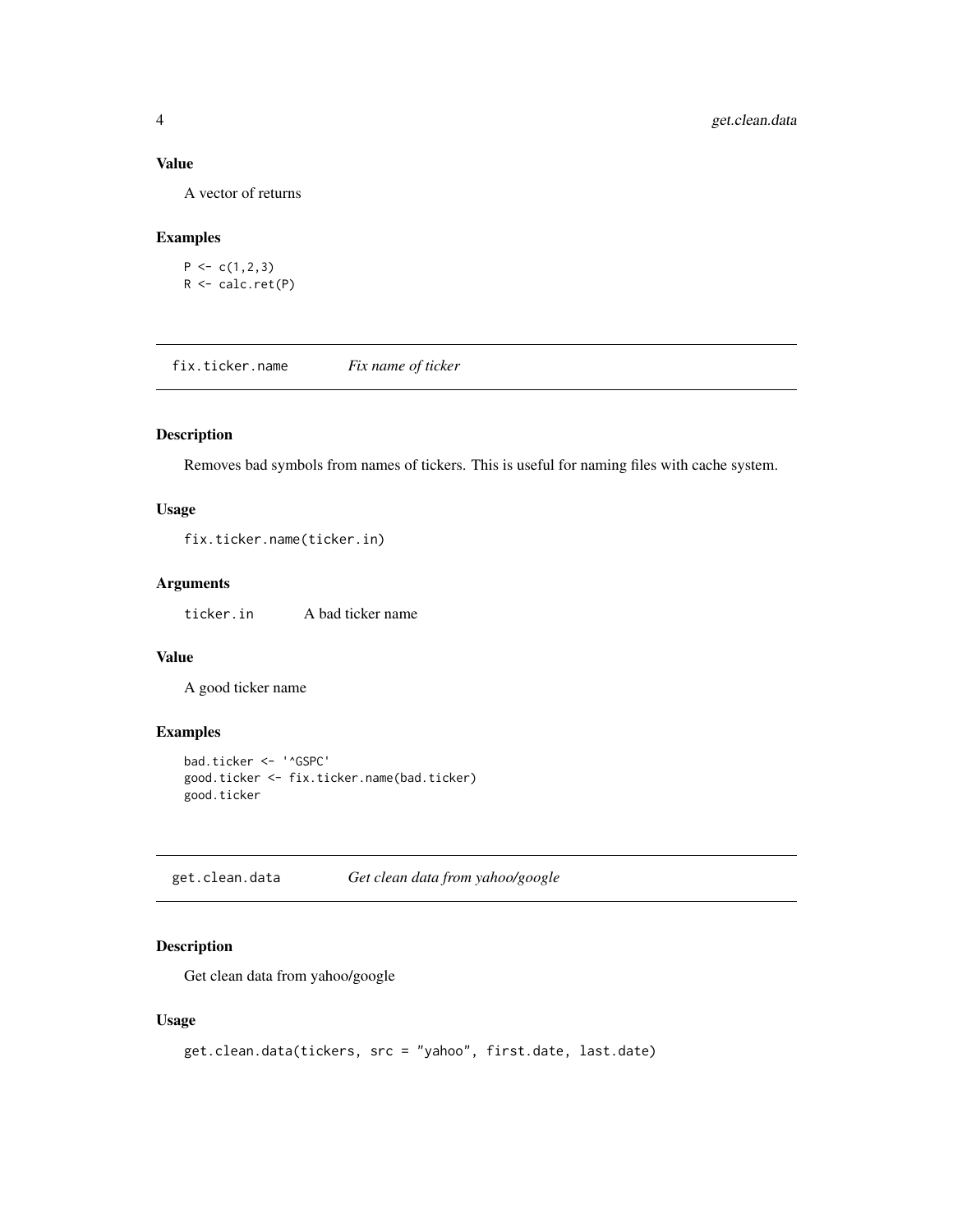#### <span id="page-4-0"></span>GetIbovStocks 5

#### Arguments

| tickers    | A vector of tickers. If not sure whether the ticker is available, check the websites<br>of google and yahoo finance. The source for downloading the data can either be<br>Google or Yahoo. The function automatically selects the source webpage based<br>on the input ticker. |
|------------|--------------------------------------------------------------------------------------------------------------------------------------------------------------------------------------------------------------------------------------------------------------------------------|
| src        | Source of data (yahoo or google)                                                                                                                                                                                                                                               |
| first.date | The first date to download data (date or char as YYYY-MM-DD)                                                                                                                                                                                                                   |
| last.date  | The last date to download data (date or char as YYYY-MM-DD)                                                                                                                                                                                                                    |

#### Value

A dataframe with the cleaned data

#### Examples

```
df.sp500 <- get.clean.data('^GSPC',
                           first.date = as.Date('2010-01-01'),
                           last.date = as.Date('2010-02-01'))
```

| GetIbovStocks | Function to download the current components of the Ibovespa index |
|---------------|-------------------------------------------------------------------|
|               | from Bovespa website                                              |

#### Description

This function scrapes the stocks that constitute tSP500 index from the wikipedia page at http://bvmf.bmfbovespa.com.br/indic br.

#### Usage

GetIbovStocks()

#### Value

A dataframe that includes a column with the list of tickers of companies that belong to the Ibovespa index

#### Examples

```
## Not run:
df.ibov <- GetIbovStocks()
print(df.ibov$tickers)
```
## End(Not run)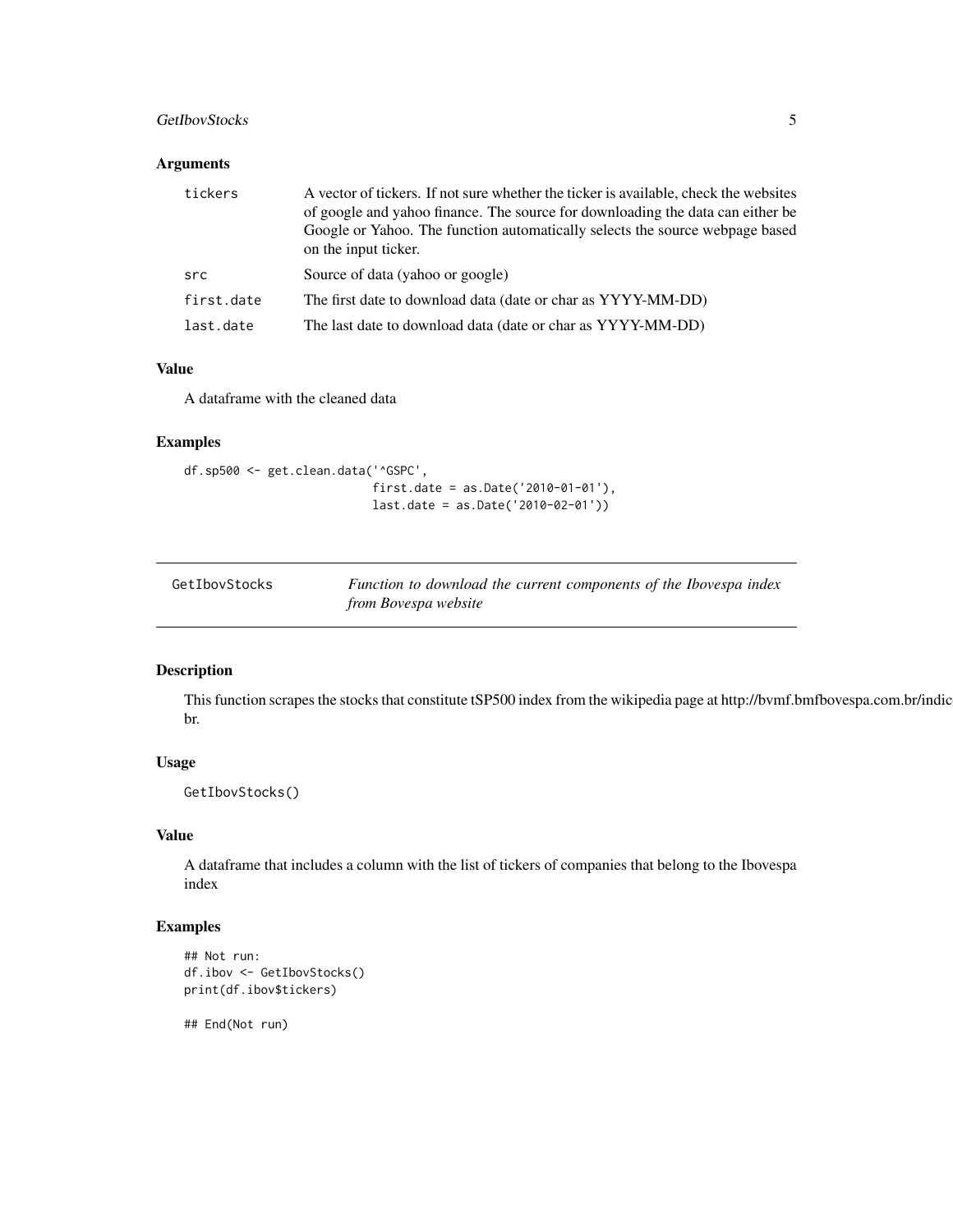<span id="page-5-0"></span>

#### Description

This function scrapes the stocks that constitute the SP500 index from the wikipedia page at https://en.wikipedia.org/wiki/List\_

#### Usage

GetSP500Stocks()

#### Value

A dataframe that includes a column with the list of tickers of companies that belong to the SP500 index

#### Examples

```
## Not run:
df.SP500 <- GetSP500Stocks()
print(df.SP500$tickers)
```
## End(Not run)

myGetSymbols *An improved version of function* [getSymbols](#page-0-0) *from quantmod*

#### Description

This is a helper function to [BatchGetSymbols](#page-1-1) and it should normally not be called directly. The purpose of this function is to download financial data based on a ticker and a time period. The main difference from [getSymbols](#page-0-0) is that it imports the data as a dataframe with proper named columns and saves data locally with the caching system.

#### Usage

```
myGetSymbols(ticker, src = "yahoo", first.date, last.date,
 do.cache = TRUE, cache.folder = file.path(tempdir(), "BGS_Cache"))
```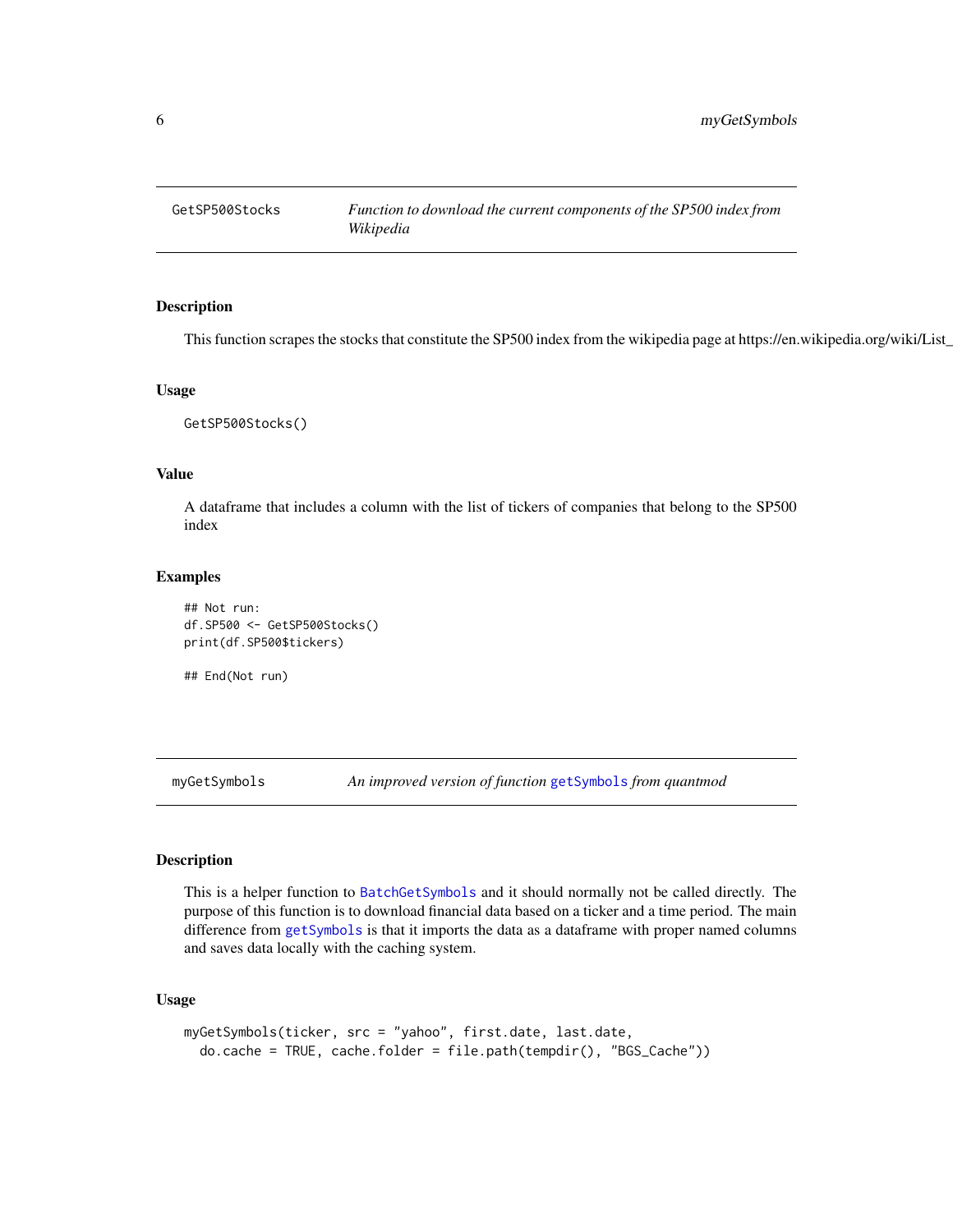#### <span id="page-6-0"></span>reshape.wide 7

#### Arguments

| ticker       | A single ticker to download data                             |
|--------------|--------------------------------------------------------------|
| src          | The source of the data ('google' or'yahoo')                  |
| first.date   | The first date to download data (date or char as YYYY-MM-DD) |
| last.date    | The last date to download data (date or char as YYYY-MM-DD)  |
| do.cache     | Use caching system? $(detault = TRUE)$                       |
| cache.folder | Where to save cache files? (default = $'BGS_Cache'$ )        |

#### Value

A dataframe with the financial data

#### See Also

[getSymbols](#page-0-0) for the base function

#### Examples

```
ticker <- 'FB'
first.date <- Sys.Date()-30
last.date <- Sys.Date()
## Not run:
df.ticker <- myGetSymbols(ticker,
                          first.date = first.date,
                          last.date = last.date)
```
## End(Not run)

reshape.wide *Transforms a dataframe in the long format to a list of dataframes in the wide format*

#### Description

Transforms a dataframe in the long format to a list of dataframes in the wide format

#### Usage

reshape.wide(df.tickers)

#### Arguments

df.tickers Dataframe in the long format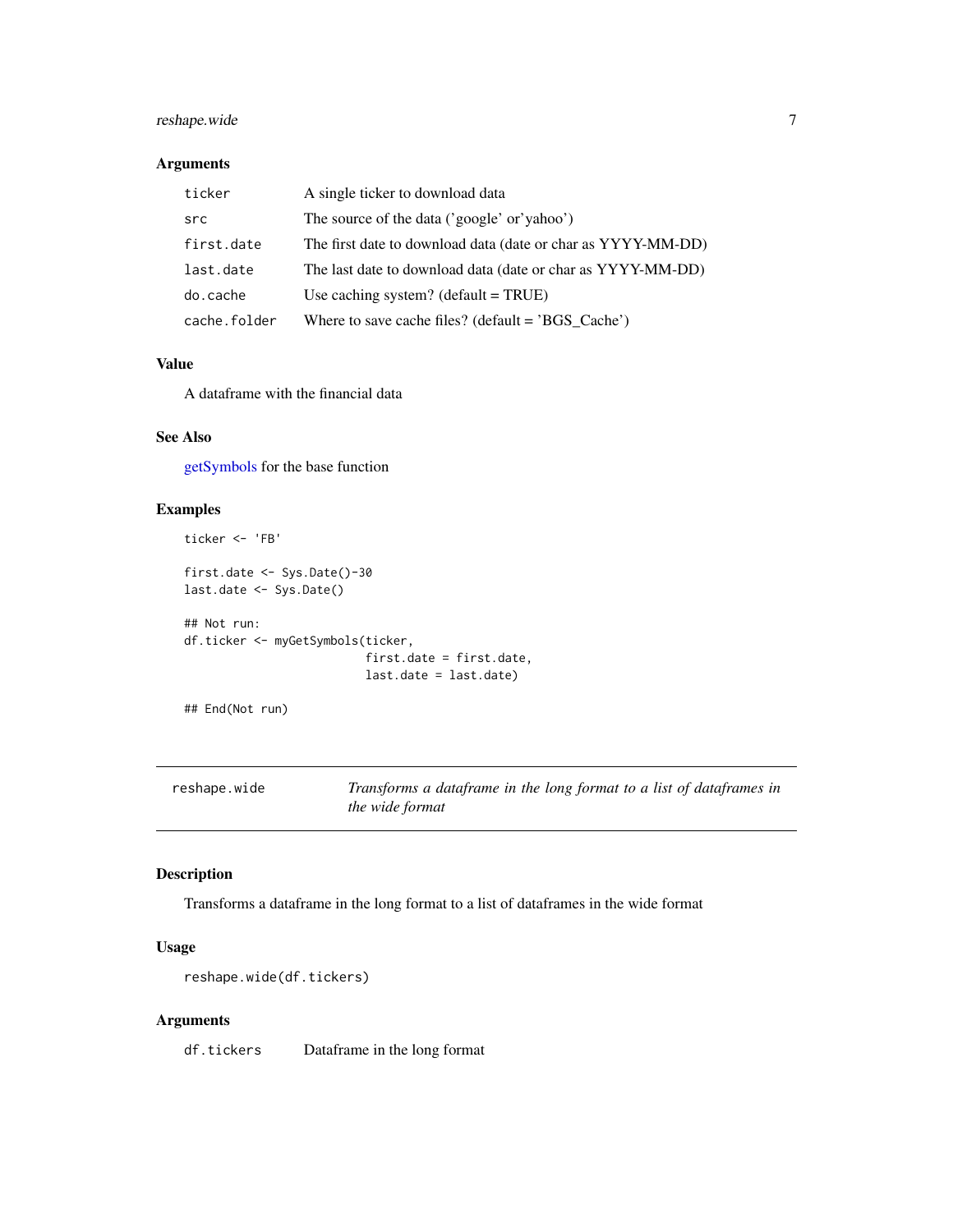#### Value

A list with dataframes in the wide format

#### Examples

```
my.f <- system.file( 'extdata/ExampleData.rds', package = 'BatchGetSymbols' )
df.tickers <- readRDS(my.f)
l.wide <- reshape.wide(df.tickers)
l.wide
```